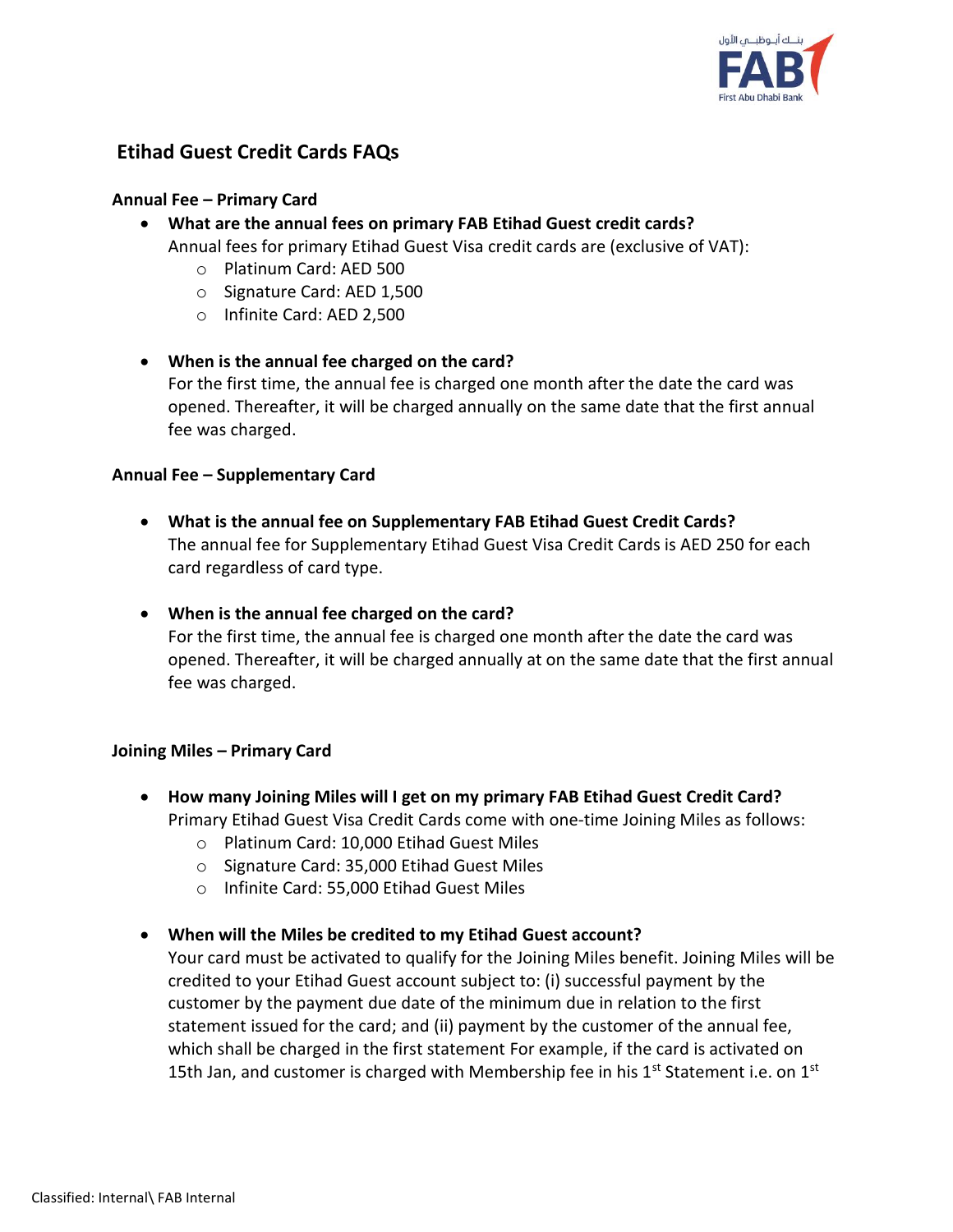

Feb the first payment due date will be 26th Feb. Upon payment of the minimum due for the first statement, Joining Miles will be transferred the following day.

 **Will I get the Miles again if I apply for a new FAB Etihad Guest Credit Card?** Joining Miles are a one-time privilege for each customer. Therefore, if you cancel the card and apply again, there will be no further Joining Miles.

#### **Joining Miles – Supplementary Card**

- **How many joining miles will I get on my supplementary FAB Etihad Guest Credit Card?**  Supplementary Etihad Guest Visa Credit Cards come with one-time Joining Miles as follows:
	- o Platinum Card: 5,000 Etihad Guest Miles
	- o Signature Card: 5,000 Etihad Guest Miles
	- o Infinite Card: 5,000 Etihad Guest Miles
- **When will the Miles be credited to my Etihad Guest account?**

Your card must be activated to qualify for the Joining Miles benefit. Joining Miles will be credited to your Etihad Guest account subject to:

(i) successful payment by the customer by the payment due date of the minimum due in relation to the first statement issued for the card; and (ii) payment by the customer of the annual fee, which shall be charged in the first statement For example, if the card is activated on 15th Jan, and customer is charged with Membership fee in his  $1<sup>st</sup>$ Statement ie on 1<sup>st</sup> Feb the first payment due date will be 26th Feb. Upon payment of the minimum due for the first statement, Joining Miles will be transferred the following day.

 **Will I get the Miles again if I apply for a new supplementary FAB Etihad Guest Credit Card?** 

Joining Miles are a one-time privilege for each customer. Therefore, if you cancel the card and apply again, there will be no further Joining Miles.

## **Double Etihad Guest Miles on Etihad Airways Partners (EAP) Spending**

 **Will I earn Double Etihad Guest Miles on Etihad Airways & Etihad Airways Partners (EAP)?** 

Yes, when you book tickets online on Etihad Airways or Etihad Airways Partners, you will be eligible to earn Double Etihad Guest Miles.

- **Which airlines are considered as EAP?**  Etihad Airways, Air Berlin, Air Serbia and Etihad Regional
- **On which credit cards will I earn Double Etihad Guest Miles on EAP?**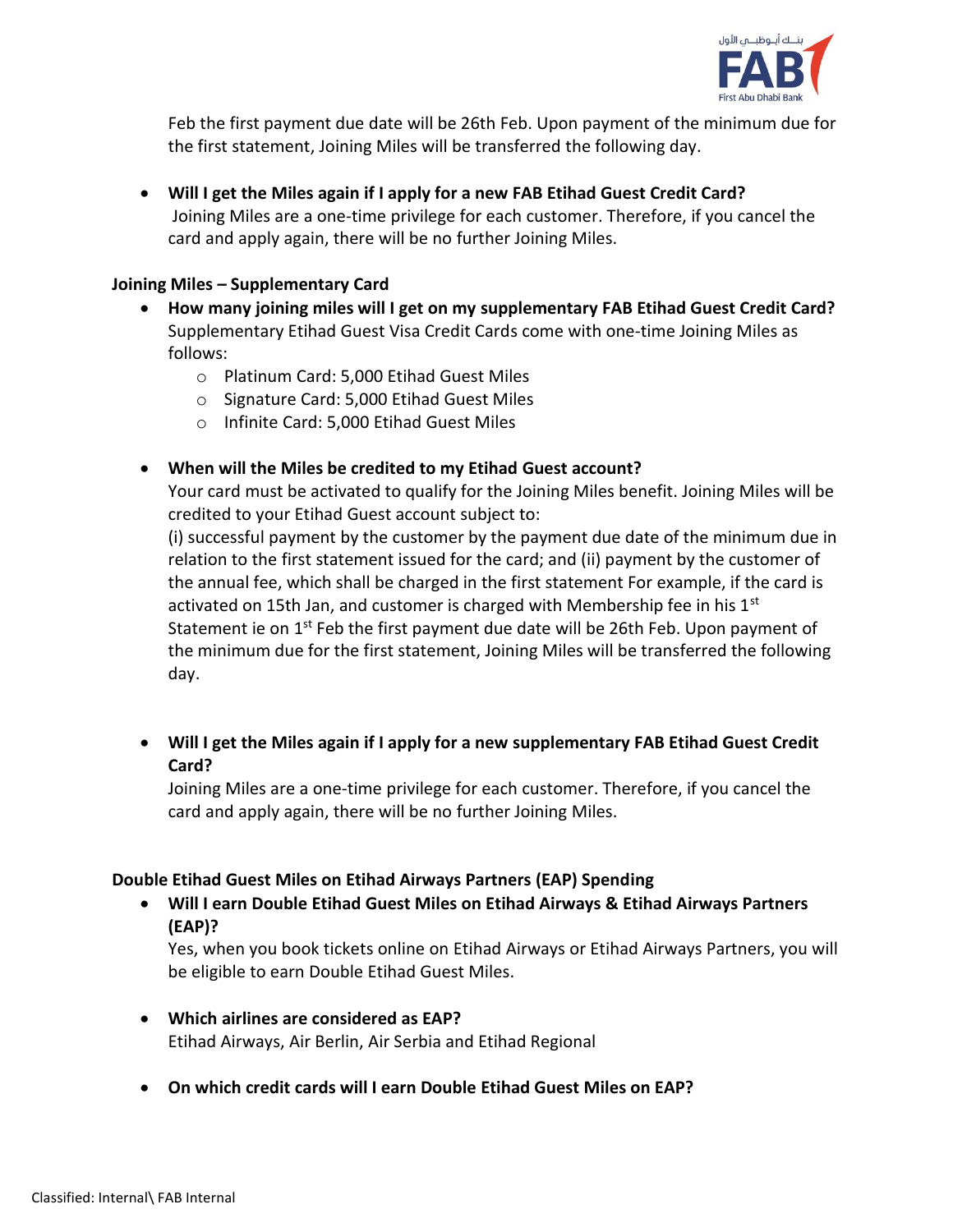

All FAB Etihad Visa Credit Cards are eligible for Double Etihad Guest Miles on Etihad and Etihad Airways Partners online spending.

 **How many miles I will earn per AED 10 spent on Etihad Airways or Etihad Airways Partners?** 

The earn rate per AED 10 is as follows:

- o Platinum: 4 Etihad Guest Mile
- o Signature: 5.5 Etihad Guest Mile
- o Infinite: 7 Etihad Guest Miles
- **Is there any maximum cap on EAP spending where I will earn Double Etihad Guest Miles?**

No, there is no maximum cap on Etihad and Etihad Airways Partners spending for earning Double Etihad Guest Miles.

 **Will I also earn additional points when I spend on Etihad / Etihad Airway Partners in non-AED currency?** 

No, the earn rate will be the same as specified above even when you spend in non-AED currency on Etihad or Etihad Airways Partners.

 **Will these Etihad Guest Miles be in addition to the ones I will earn from Etihad on booking flights?** 

Yes, these Etihad Guest Miles will be in addition to Miles you will earn on your regular bookings with Etihad or Etihad Airways Partners.

 **Will I also earn Double Etihad Guest Miles when I book an Etihad or Etihad Airways Partner flight through a travel agent/ portal?** 

No, you can earn double Etihad Guest Miles only when you book the tickets directly on Etihad or Etihad Airways Partner websites. Double Miles will not be awarded if the tickets are booked through a travel agent or any other travel portal.

## **Miles Accelerator Program (MAP)**

**What is MAP?** 

Miles Accelerator Program allows you to earn even higher Etihad Guest Miles compared to your regular program earn rate, for a nominal monthly fee.

**What will be the earn rate if I enroll into the MAP?** 

Once you enroll into Miles Accelerator Program, you will start earning Etihad Guest Miles at following rates for AED and non-AED spending:

- o Platinum: 5.5 Etihad Guest Miles per AED 10
- o Signature: 6.5 Etihad Guest Miles per AED 10
- o Infinite: 7.5 Etihad Guest Miles per AED 10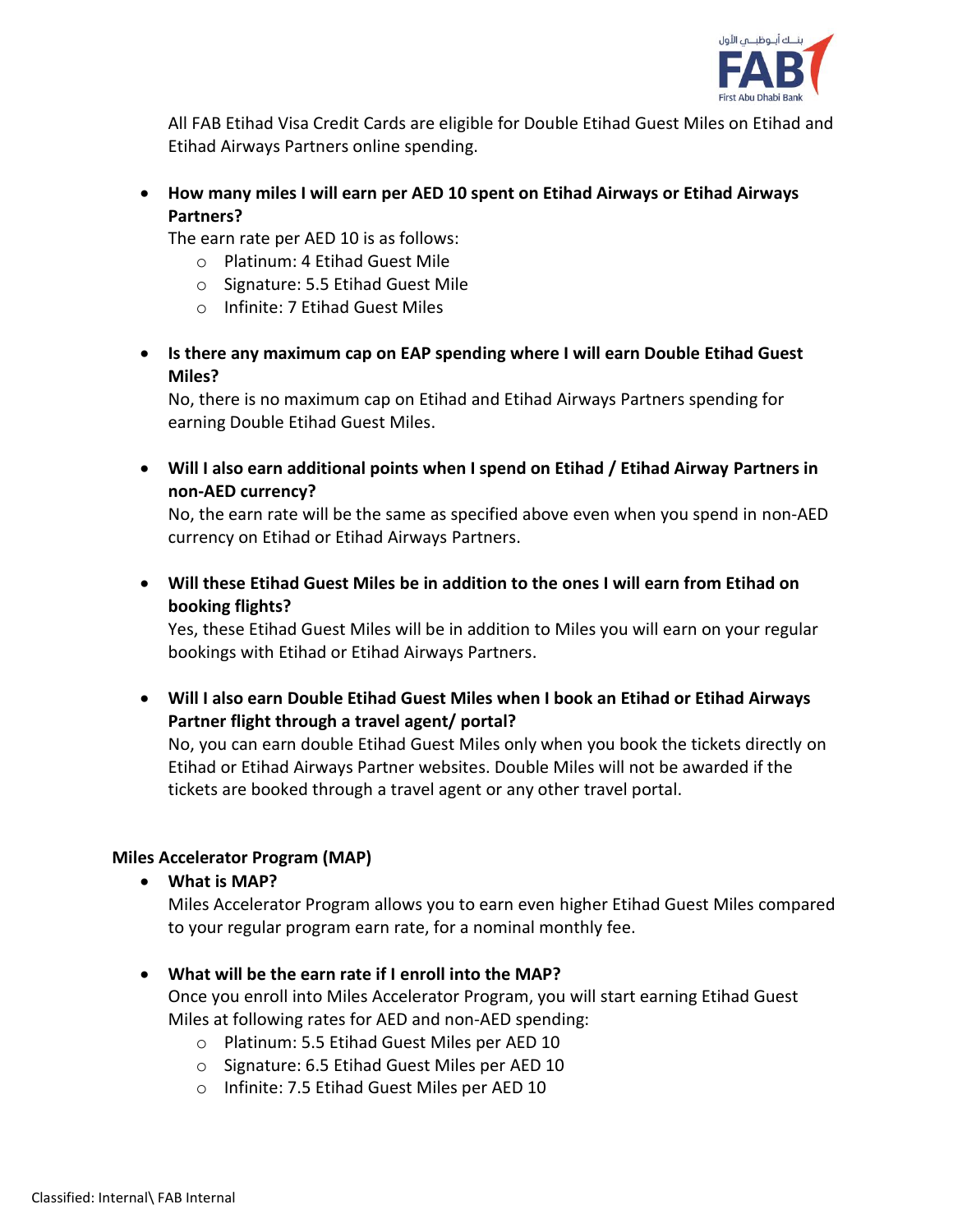

- **From when I will start earning Miles as per the MAP program?**  You will start earning Miles for all eligible transactions from the date you activate the MAP program.
- **How do I enroll in MAP?**

You can enroll into MAP program any time after the activation of your credit card by logging onto the FAB Mobile app or Online Banking.

- **Is there a monthly fee for enrolling into MAP?**  Yes, there is a monthly fee of AED 250 per month to enroll for all FAB Etihad Guest Credit Cards.
- **When will the monthly MAP fee be charged?** The MAP fee will be charged on the day of activation of the MAP program. Thereafter, the MAP fee will be charged every month 30 days from the last fee charge date while the MAP program is active.
- **Is there is minimum & maximum period for enrolling into MAP?**  Yes, there is a minimum period of two months to enroll into MAP program. There is no maximum period, this is automatically auto-renewed monthly.

#### **How do I cancel MAP?**

You can cancel MAP program as long as the two months minimum enrolment condition is met. To deactivate, log on to the FAB Mobile app or Online Banking.

- **Is there any maximum cap on earning Miles in MAP?**  Yes, you can earn Miles on all eligible spending up to the credit limit of your primary card, subject to a maximum of 150,000 Etihad Guest Miles per month.
- **Will I also earn additional Tier Miles when enrolled in MAP?**  No, there will be no additional Tier Miles.
- **What will be the earn rate on Etihad Airways or Etihad Airways Partner spending if I enroll in MAP?**

The earn rate per AED 10 is as follows:

- o Platinum: 5.5 Etihad Guest Miles
- o Signature: 6.5 Etihad Guest Miles
- o Infinite: 7.5 Etihad Guest Miles

#### **Etihad Guest Miles (EGM) and Tier Miles**

**What is EGM?**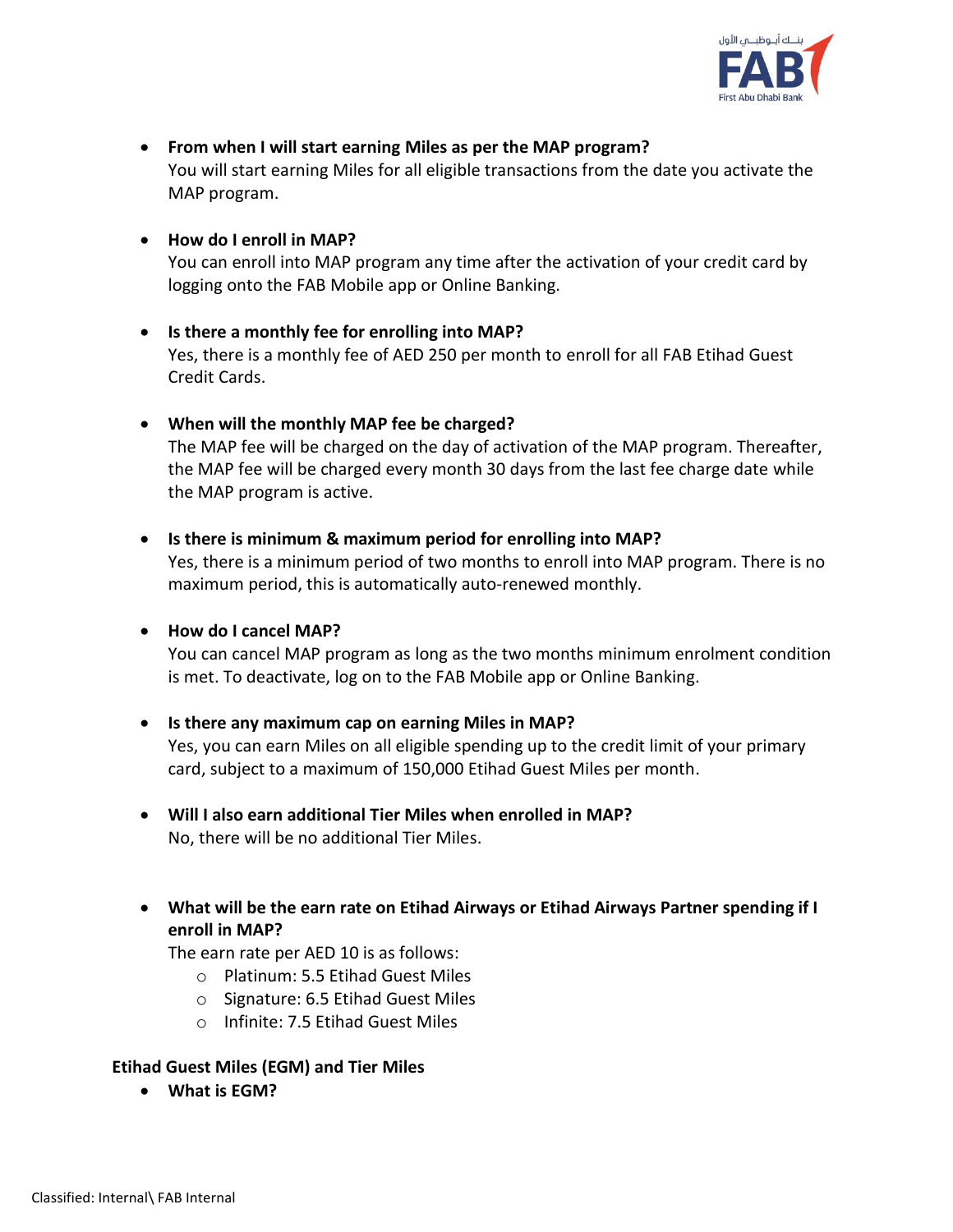

Etihad Guest Miles can be redeemed by the customer for rewards (including flight tickets) on Etihad Guest website. Please visit etihadguest.com for more information.

## **What are Tier Miles?**

Etihad Tier Miles help the customer to progress through the Etihad Guest Tiers, and maintain status within the tier (for Silver, Gold and Platinum). Etihad Guest Tier Miles cannot be used for redemption of rewards. Please visit etihadguest.com for more information.

## **Double Etihad Tier Miles for the first 90 days**

- **On which credit cards will I earn Double Tier Miles for the first 90 days?**  You can earn double Tier Miles on FAB Etihad Signature and FAB Etihad Infinite Credit Card during the first 90 days from the first primary card activation date. The benefit does not apply to renewal or replacement cards.
- **When does first 90 days start, where I will earn double Tier Miles?**  The first 90 days starts from the day you activate your first primary Etihad Guest Credit Card.
- **Will I earn double Tier Miles on my supplementary card transactions also?**  Yes, you will earn double Tier Miles on supplementary card spending also provided the transactions are within the first 90 days from the date of primary card activation date.
- **On what spending will I earn double Tier Miles?**  You can earn double Tier Miles on all purchase and balance transfer transactions which are within the first 90 days from the date of first primary card activation date.
- **How many Tier Miles will I earn as part of this promotion per AED 10 purchase?** You can earn 5 Tier Miles for every AED 10 of eligible transaction during the first 90 days.
- **Is there is any maximum cap on spending on which I will earn double Tier Miles?** No, there is no maximum cap. However, in a year (starting from the first primary card activation date), a Signature cardholder can earn maximum of 25,000 Tier Miles and an Infinite Cardholder can earn maximum of 50,000 Tier Miles.

## **Earn Rate (EGM & TM)**

- **How many Etihad Guest Miles do I earn on my credit card when I spend locally?**  The Etihad Guest Mile earn rate for every domestic purchase transaction (AED transaction) of AED 10 is as follows:
	- o Platinum: 2 Miles
	- o Signature: 2.75 Miles
	- o Infinite: 3.5 Miles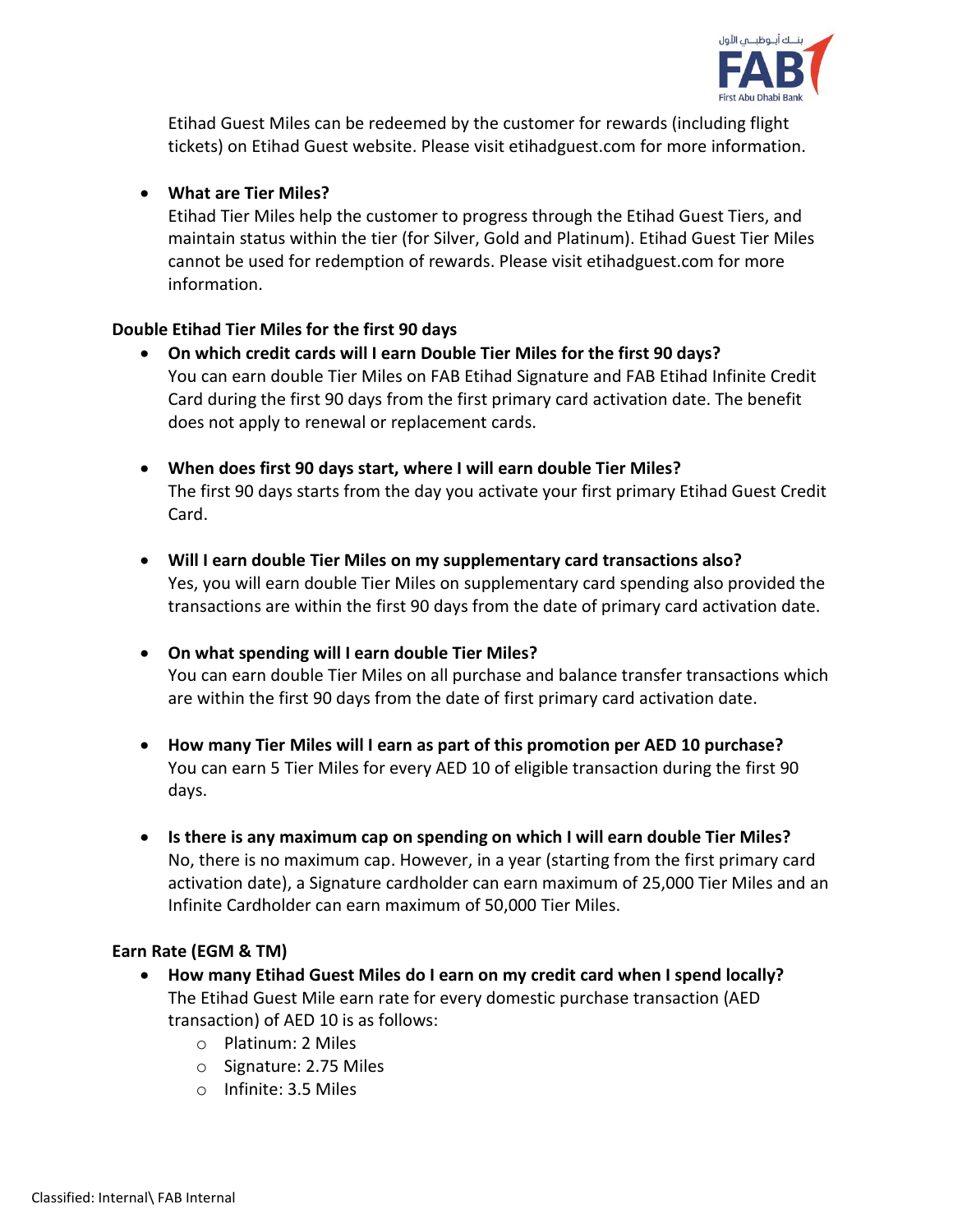

However, on certain spend categories (Supermarket & Utilities, Fuel & Conveyance, Education & Govt payments as defined by Visa), the earn rate is 1.5 Miles per AED 10 for all card types.

Also, for Etihad Airways and Etihad Airways Partners, the earn rate is double of what is mentioned above. Note that the earning in Miles will be rounded off to the nearest lower number. For example, a regular domestic transaction of AED 50 will earn 22 Etihad Guest Miles on the FAB Etihad Guest Infinite Credit Card.

#### **How many EGM do I earn on my credit card when I spend internationally?**

- o Platinum: 3.5 Miles
- o Signature: 4.5 Miles
- o Infinite: 6 Miles

However, on certain spend categories (Supermarket & Utilities, Fuel & Conveyance, Education & Govt payments as defined by Visa) the earn rate is 1.5 Miles per AED 10 for all card types.

## **What is the maximum number of Etihad Guest Miles I can earn per month? Customer with a credit card only**:

The maximum number of Miles a customer can earn during a month for cards (primary credit card + supplementary credit cards) associated to a single Etihad Guest number is capped at 150,000 Miles per month (excluding one-time Joining Miles), or spending up to the primary credit card limit, whichever is lower.

#### **Customer with a credit and debit card:**

The maximum number of Miles a customer can earn during a month for cards (primary credit card + supplementary credit cards) associated to a single Etihad Guest number is capped at 150,000 Miles per month (excluding one-time Joining Miles), where the maximum Miles for a credit card will be limited to the spending up to the primary credit card limit

## **What will happen when one of my transactions is reversed?**

In case the transaction is reversed, the Miles earned on that transaction will also be reversed. If the reversal is of a partial amount, the Miles will be reversed on a pro-rata basis. In case the reversal happens after Miles are transferred to the customer's Etihad Guest account, these will be kept as negative Miles with FAB until it's adjusted against new Miles earned.

## **Will I also earn Tier Miles on my spending?**

FAB Etihad Signature and Infinite cardholders are eligible to earn Tier Miles for all purchase transactions at the following rate:

o Signature: 2.5 Tier Miles per AED 10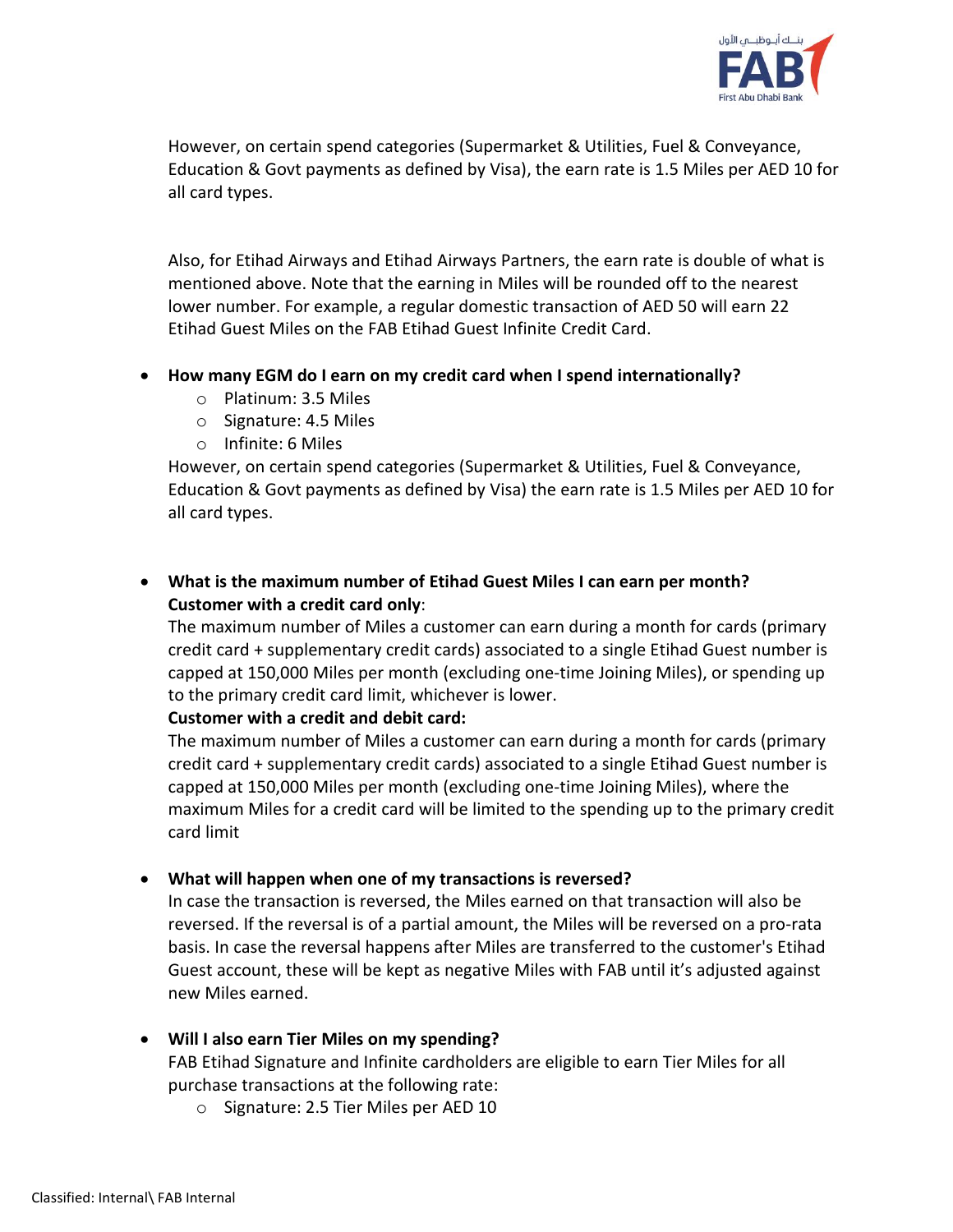

o Infinite: 2.5 Tier Miles per AED 10

The Tier Mile earn rate is the same for domestic and international transactions.

## **What is the maximum number of Tier Miles I can earn per month?**

There is no monthly cap on Tier Miles earning. However, in a year (starting from the first primary card activation date), a Signature cardholder can earn a maximum of 25,000 Tier Miles and an Infinite Cardholder can earn a maximum of 50,000 Tier Miles.

## **Inflight Wi-Fi Voucher**

## **Which FAB Etihad Credit Card comes with Wi-Fi vouchers?**

FAB Etihad Guest Signature and Infinite Cards are eligible for a one-time complimentary Wi-Fi voucher as a joining benefit. The Wi-Fi vouchers will not be eligible for renewal or replacement cards.

## **How many Wi-Fi vouchers will I get?**

The number of Wi-Fi vouchers that you are eligible for is based on the card type which is as follows:

- o Signature: 2 Wi-Fi vouchers
- o Infinite: 4 Wi-Fi vouchers

## **How long are the Wi-Fi vouchers valid for?**

The Wi-Fi voucher is valid for a period of one year from the date of issuance.

## **Can I use the Wi-Fi vouchers on any Etihad flight?**

You can use the Wi-Fi voucher on Panasonic enabled Etihad aircraft only. Please contact the Etihad contact center or email feedback@etihad.ae for more details.

## **How will I receive my Wi-Fi voucher?**

The Wi-Fi voucher will be sent to the email address registered with Etihad.

# **Can I exchange Wi-Fi vouchers for cash?**

No, the voucher cannot be exchanged for cash. It is valid for one use only and cannot be reused.

## **Can I use Wi-Fi vouchers on multiple devices?**  No, you cannot use the voucher on multiple devices. The voucher is valid for one time use on a single device only.

## **Fast Track Enrolment**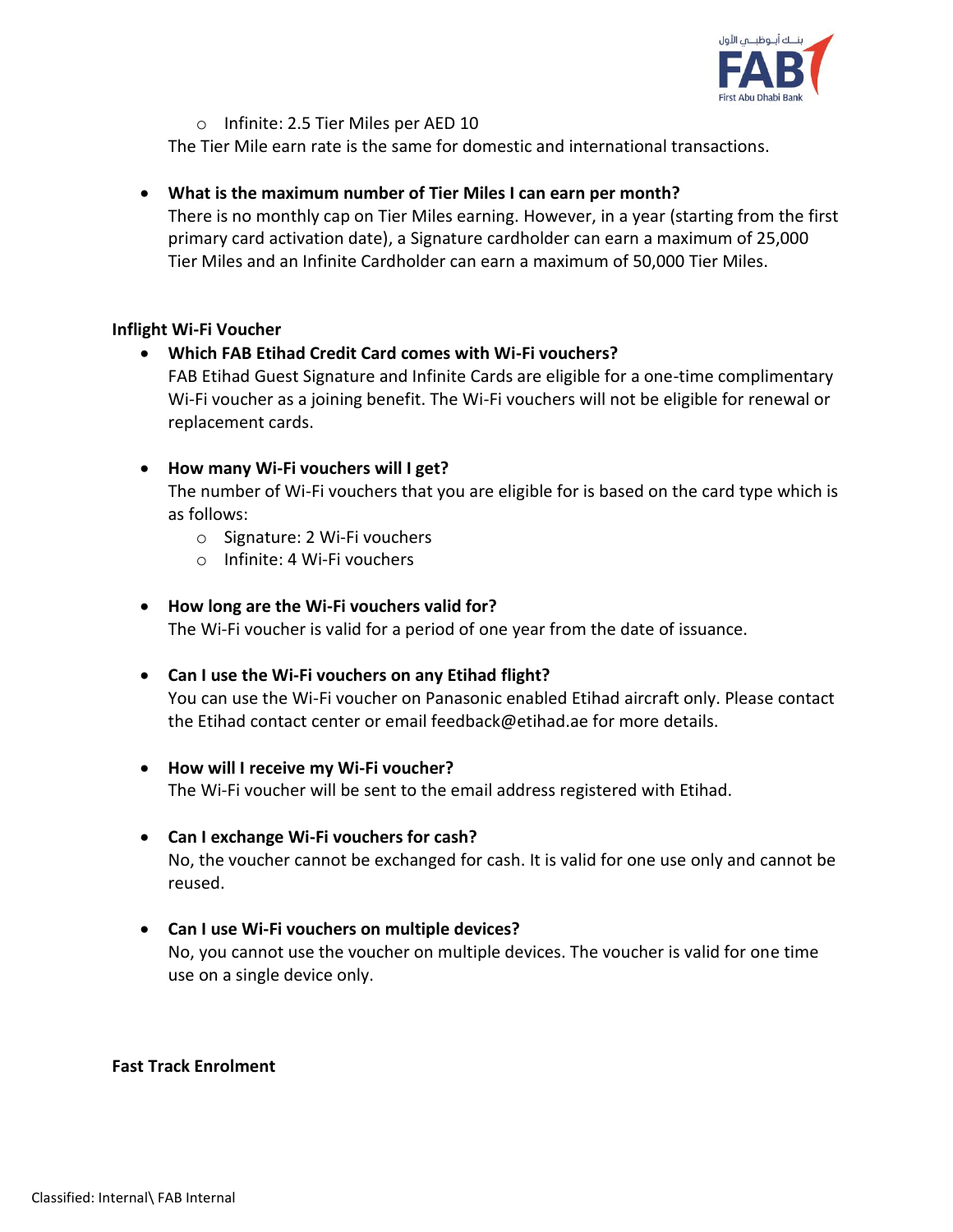

 **Which FAB Etihad Credit Cards are eligible for Fast Track Etihad Guest Silver & Gold Tier enrolment?** 

FAB Etihad Guest Signature and Infinite Credit Cards are eligible for the Fast Track Tier Benefit.

- o Infinite Card is eligible for Fast Track to Gold Tier
- o Signature Card is eligible for Fast Track to Silver Tier
- **How can I achieve Fast Track Silver or Gold Tier?**

FAB Etihad Guest Infinite Credit Card is eligible for a Fast Track to Etihad Guest Gold Status by fulfilling any one of the following conditions:

- 1. Complete one return flight on Etihad Airways within the first 6 months from the first primary card activation date and the tickets should be booked using FAB Etihad Guest Infinite Credit Card
- 2. Collect 50,000 Tier Miles within a period of one year from the first primary card activation date

FAB Etihad Guest Signature Credit Card FAB Etihad Guest Signature Credit Card is eligible for a Fast Track to Etihad Guest Silver Status by fulfilling any one of the following conditions:

- 1. Complete two return flights on Etihad Airways within first 6 months from the first primary card activation date and the tickets should be booked using FAB Etihad Guest Signature Credit Card
- 2. Collect 25,000 Tier Miles within a period of one year from the first Primary Card activation date
- **How long will it take for me to be upgraded to Silver or Gold Tier after I successfully fulfil the required conditions?**

After fulfilling the required conditions, it will take a maximum of 45 days for the status to be upgraded.

 **Are there any restrictions on flight destinations to achieve Silver or Gold Tier using FAB Etihad Credit Card?**

No, there are no restrictions in terms of flight destination.

- **Are supplementary cardholders eligible for the same Tier Upgrade?**  No, supplementary cardholders will not be eligible for the Tier Upgrade benefit. The benefit is restricted to the primary cardholder only.
- **Is there any time limit to achieve required Return Flights criteria to achieve Silver or Gold Tier?**

Yes, the flight activity as mentioned above must be completed within six months from the first primary credit card activation date.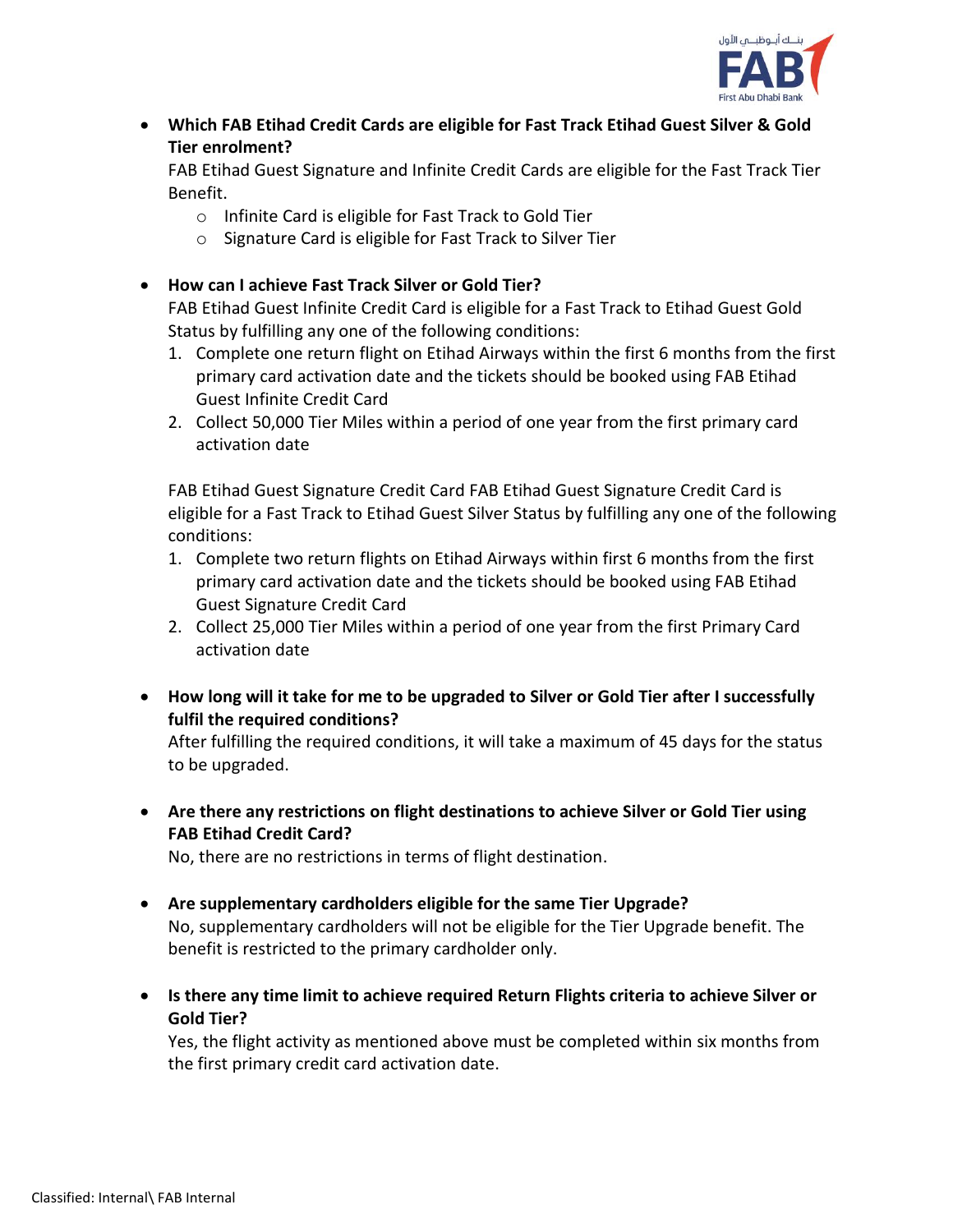

**How will I know that I am upgraded to an eligible Tier?** 

You will receive a confirmation on your registered email address from Etihad Guest confirming your status upgrade.

#### **Miles Discount Voucher (MDV)**

**What is a Miles Discount Voucher?** 

Miles Discount Voucher is a one-time use voucher which will reduce the number of Etihad Guest Miles you require to book a flight ticket from Etihad Airways. This voucher code should be used at the time of redeeming Etihad Guest Miles to get the discount.

- **Is there a minimum spend required to achieve the Miles Discount Voucher?**  Yes, there is minimum spend requirement which is dependent on your FAB Etihad Guest Card type to be eligible for the Miles discount voucher. The condition is as follows:
	- 1. The Platinum cardholder is required to achieve AED 100,000 of purchase (including balance transfer from another bank) within one year (starting from the first primary card activation date in year 1 or from the anniversary date of the first primary card activation date in subsequent years)
	- 2. The Signature cardholder is required to achieve AED 150,000 of purchase (including balance transfer from another bank) within one year (starting from the first primary card activation date in year 1 or from the anniversary date of the first primary card activation date in subsequent years)
	- 3. The Infinite cardholder is required to achieve AED 200,000 of purchase (including balance transfer from another bank) within one year (starting from the first primary card activation date in year 1 or from the anniversary date of the first primary card activation date in subsequent years)
- **What is the period within which I am required to achieve this spend?**

The spend target should be achieved within one year starting from the first primary card activation date in year 1 or from the anniversary date of the first primary card activation date in subsequent years.

- **How much discount will I get using Miles Discount Voucher?**  The discount using the Miles Discount Voucher is dependent on your FAB Etihad Guest Credit Card Type:
	- $\circ$  Platinum Cardholder is eligible for a 25% discount for a maximum of two return tickets on Etihad Airways for any class and any destination.
	- o Signature Cardholder is eligible for a 50% discount for a maximum of two return tickets on Etihad Airways for any class and any destination.
	- $\circ$  Infinite Cardholder is eligible for a 75% discount for a maximum of two return tickets on Etihad Airways for any class and any destination.
- **How can I check if I have achieved the required spend?**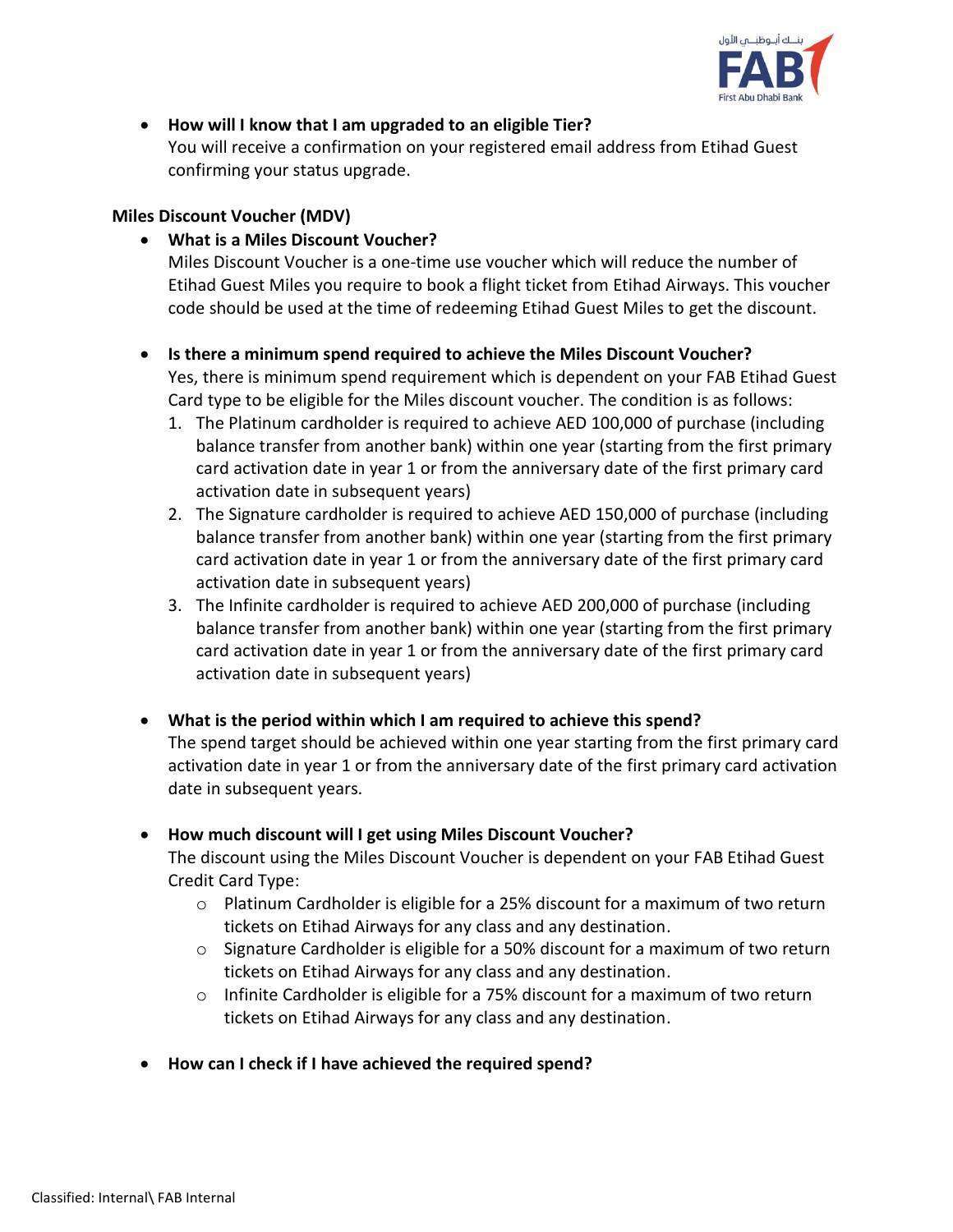

To check the status of your progress, please logon to the FAB Mobile app or Online banking.

## **How many MDV can I get every year?**

You are eligible to get a maximum of one voucher per year which can be used for booking flight tickets at discounted rate for a maximum of two passengers for any destination and any class.

**How will receive the MDV once I have achieved the required spend?** 

Once you achieve the spend target you will receive the Miles Discount Voucher on your registered email address from Etihad Guest within 30 days.

## **How long is MDV valid once I receive it?**

The voucher is valid for a period of six months from the date of issuance. Within six months the voucher must be utilized for booking tickets and there will be no extension once the voucher has expired.

#### **How do I use MDV once I receive it?**

Once you receive your Miles Discount Voucher, you can utilize the same for flight redemptions. Log on to the Etihad Guest website and go for the flight redemption. Enter your travel dates and destination. The website will let you know the number of Miles required to book the tickers. Once you enter the promo code as mentioned on the Miles Discount Voucher, the number of miles will be reduced by 25%/ 50%/ 75% depending on your card type.

## **Are there any blackout dates for which I cannot use the voucher?**

Yes, there is a blackout period of July, Aug and December and flights for these months cannot be booked using Miles Discount Voucher.

#### **Miles Transfer**

**How will I receive my Joining Miles?** 

The joining miles are transferred to your Etihad Guest account on the 15th of the month after card activation and the first statement due date. The Miles are transferred subject to good standing of the cardholder.

- **How will I receive Miles on my spending?**  The Etihad Guest Miles are accrued daily for all successfully posted transactions. Your Miles are automatically transferred daily to your Etihad Guest account. The Miles will be transferred subject to good standing of the cardholder.
- **How will I know that my Miles are transferred?** To check the status of your Miles, please log on to the FAB Mobile app or Online banking.